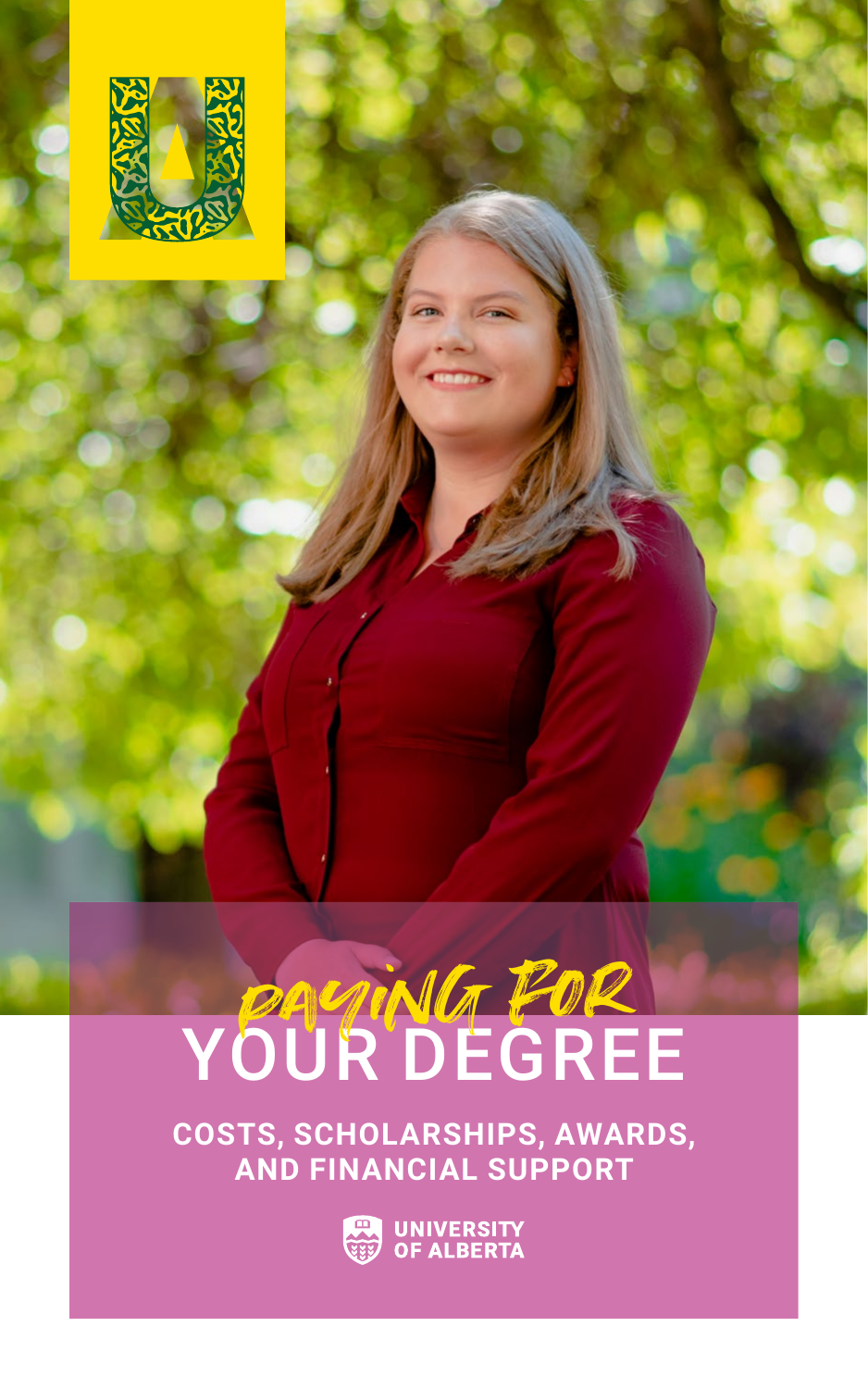## MEETA recipient

## **JENNY**

#### PRESIDENT'S CENTENARY ENTRANCE CITATION RECIPIENT

**Jenny is a third-year student from Stettler, Alberta. Her passion for education and literature led her to pursue Secondary Education with a major in English and minor in Social Studies. Aside from her studies, she loves travelling and provides support to local communities across Canada during her summers.** 

Ō

O

٥

"Receiving such a generous scholarship has allowed me to focus my energy on my number one passion — education instead of my financial needs. Moving from a small town to a big city was certainly daunting at first, but attending university has allowed me to expand my understanding of the world and I am extremely grateful to feel I have no limitations placed on me academically or financially."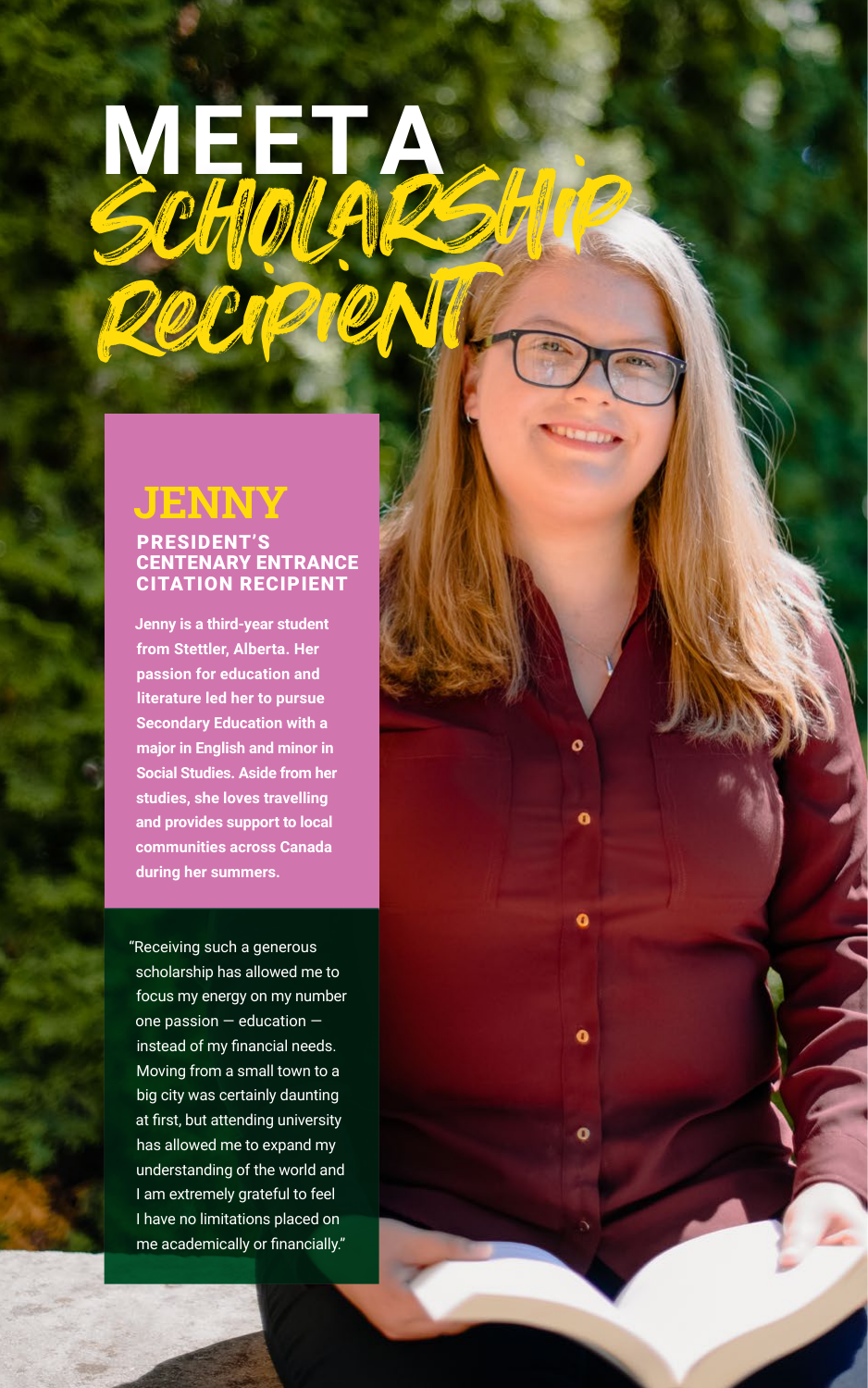## **TUITION AND FEES**

Crunch the numbers and start with a plan!



## **FINANCIAL SUPPORT**

#### A boost to your bank account when you need it most.

Whether you need funding from the start or have suddenly encountered an unexpected financial shortfall during the school year, we can help you find a solution to fit your needs. Don't know where to start? Contact the Student Service Centre. **uab.ca/ask**

#### GOVERNMENT STUDENT LOANS

These are interest-free and payment-free (during the period of study) funds that are administered by the provincial and federal governments. We understand student loans can be complicated, so we're here to help! Need assistance with your application? Attend one of our Student Loans 101 workshops where we will guide you through the application process one step at a time. **uab.ca/loans101**

#### SUPPLEMENTARY BURSARIES

These are non-repayable funds for students in financial need. You can apply for bursaries throughout the academic year. Visit us online to learn more about eligibility and the application process. **uab.ca/bursaries**

#### FINANCIAL LITERACY

Visit our Financial Literacy webpage for information on how to manage your finances, including building a budget, handling credit and debt, and brushing up on your financial knowledge. **uab.ca/finlit**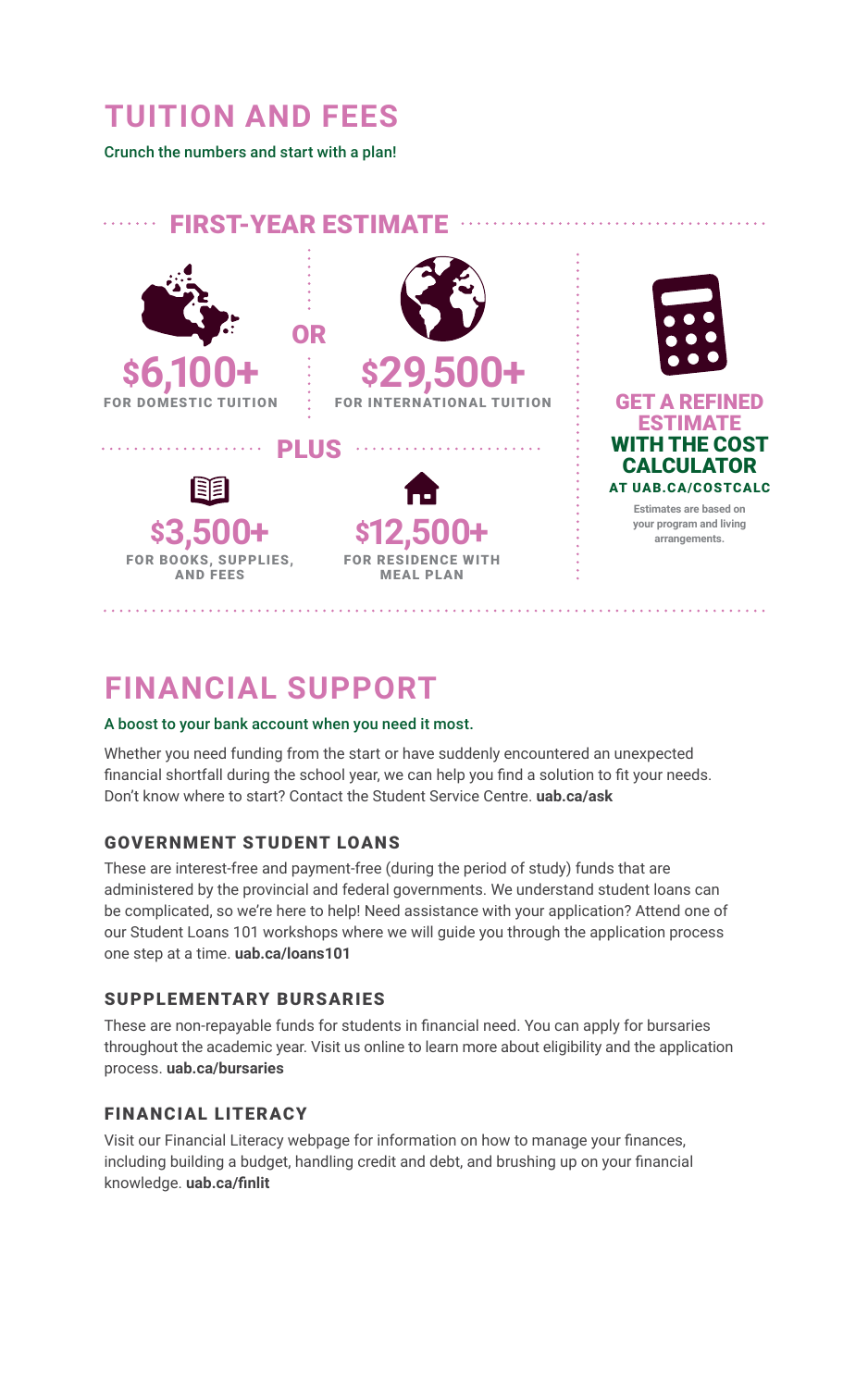## **SCHOLARSHIPS AND AWARDS**

#### 1 in 5 first-year students receive a scholarship.

Whether you're a scholastic achiever, community leader, or well-rounded student  $-$  there's an award for you! Head online to learn about opportunities and deadlines. **uab.ca/awards** 

#### ADMISSION-BASED

You could be starting with scholarships you didn't even have to apply for! Your eligibility for these scholarships is based on your admission average at the time of your admission offer.

- Gold Standard Scholarship
- Indigenous Entrance Scholarship
- National Achievement Scholarship

#### APPLICATION-BASED

Not sure what you are eligible for? Fill out the single application for all application-based scholarships and we'll find your perfect match! The deadline to apply is January 12, 2022.

- Scholastic Distinction Scholarship
- Entrance Leadership Scholarship
- Fly Home Award

#### INDIGENOUS STUDENT SCHOLARSHIPS

The University of Alberta is committed to supporting Indigenous students with their studies. Along with the broader scholarship programs on campus, there are opportunities available specifically for Indigenous students. Contact the Student Service Centre for more information.